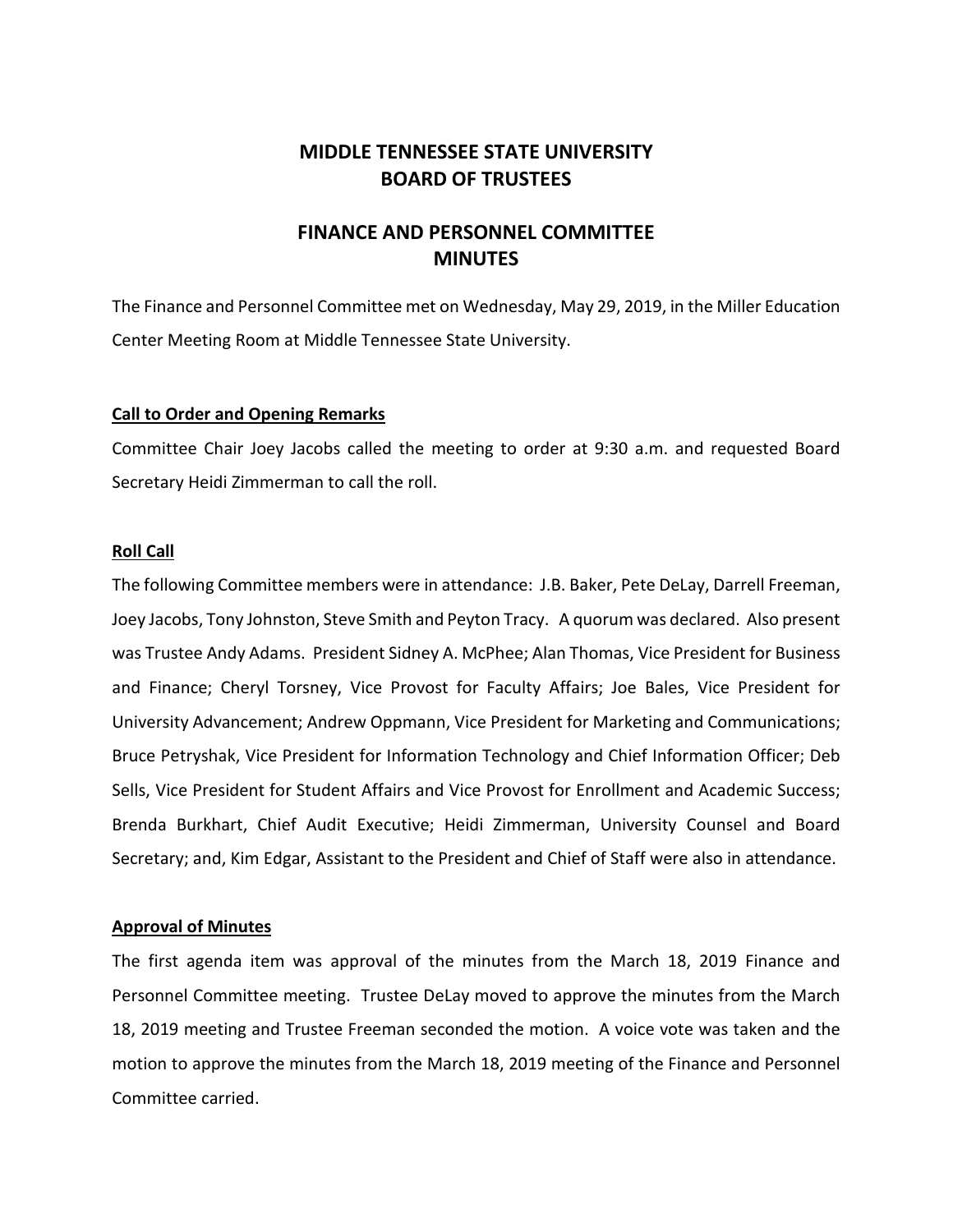### **MTSU Foundation Agreement**

The second agenda item concerned approval of the agreement between the University and the MTSU Foundation. This item was presented for approval at the March 18th Committee meeting; however, voting on the agreement was deferred to allow University Advancement Vice President Joe Bales to provide an informational session on the topic at the April 3rd Spring Quarterly BOT Meeting. Mr. Thomas informed the Committee that the agreement contained in the meeting materials was the same as the one presented at the previous Committee meeting. A motion was made by Trustee Freeman to approve the MTSU Foundation Agreement. Trustee Johnston seconded the motion. A voice vote was taken and the motion to approve the MTSU Foundation Agreement passed. Board Chair Smith asked if consideration was being given to appointing a designee from the Board of Trustees to serve on the MTSU Foundation Board. Dr. McPhee replied that he and Mr. Bales are discussing this matter with executive members of the Foundation to determine whether this could create a possible conflict of interest issue for the two governing boards. Dr. McPhee noted the importance of preserving the independence of the MTSU Foundation Board in the process of nominating and appointing members to its Board. He further explained the role of the Foundation Nominating Committee in putting forward names for potential members and presenting them to the full Foundation body for a vote. Trustee Delay asked if a Board of Trustees member could serve in an ex officio role on the Foundation Board if it is determined to be a conflict for a member to serve on both boards. Dr. McPhee responded that he and the President of the Foundation would discuss this as an option.

#### **Capital Outlay Project Submittal**

The third agenda item presented for Committee approval was the proposed FY 2020-21 Capital Outlay Project Submittal for the Applied Engineering Building that will provide lab, classroom, office space, and common space for the degree areas of Mechatronics Engineering and Engineering Technology. Bill Waits, Assistant Vice President for Campus Planning, provided the Committee with a brief summary of the submittal and approval process for receiving state funding for the project. He directed the Committee to the documents contained in the meeting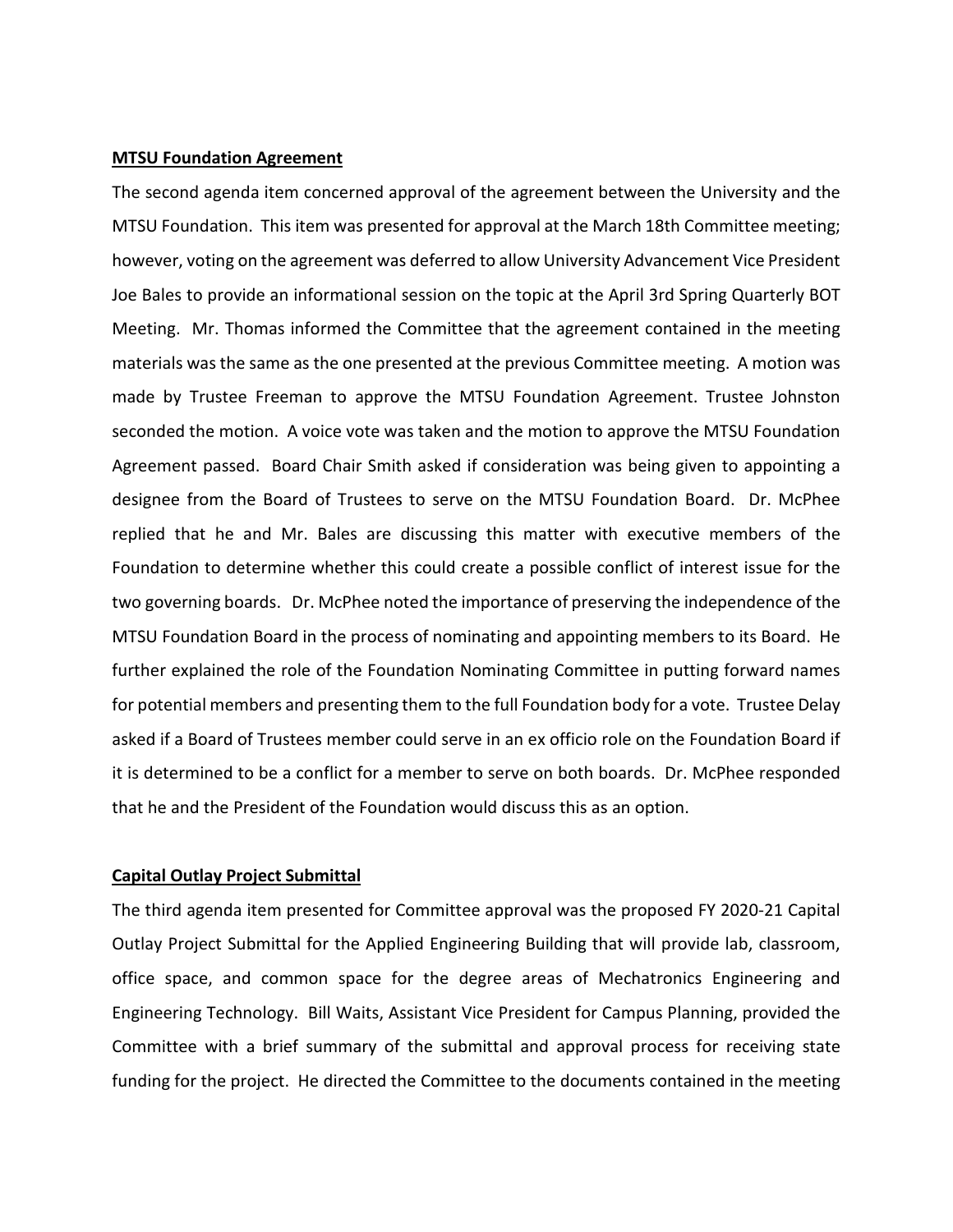materials for an outline of the budget information concerning construction costs, designer fees, and contingency costs. A motion was made by Trustee Baker to approve the proposed FY 2020- 21 Capital Outlay Project Submittal for the Applied Engineering Building. Trustee DeLay seconded the motion. A voice vote was taken and the motion to approve the proposed FY 2020-21 Capital Outlay Project Submittal for the Applied Engineering Building passed.

## **Capital Disclosures**

Mr. Waits presented information on the next agenda item concerning the planned disclosure of five (5) capital projects to be submitted in the MTSU FY 2020-21 Capital Budget request to the Tennessee Higher Education Commission (THEC) and the Tennessee Department of Finance and Administration. The proposed projects include improvements to the campus quadrangle, food service improvements, Floyd Stadium stairs, tennis improvements, and renovations to the Smith Baseball Clubhouse. Mr. Waits explained that disclosure of a capital project is the first step in the project lifecycle to demonstrate the University's intent to the State Building Commission and to allow the state to budget accordingly. He noted, however, that the University is not obligated to construct a project once it is on the list. He then directed the Committee to the FY 2020-21 Capital Disclosure list contained in the meeting materials and provided a brief description and update for each project.

## **Capital Maintenance Projects Submittal**

The fifth agenda item was a recommendation to submit six (6) project requests totaling \$10,050,000 to THEC for 2020-21 capital maintenance funding. Joe Whitefield, Assistant Vice President for Facilities Services provided information concerning the process for identifying and bringing forward capital maintenance projects in conjunction with the instructions received from the Tennessee Higher Education Commission. The materials presented by Mr. Whitefield also contained information on potential project requests for FY 2021-22 through 2024-25. A motion was made by Trustee Baker to approve the FY 2020-21 Capital Maintenance Projects Submittal for six (6) projects totaling \$10,050,000, as well as the potential project requests for FY 2021-22 through 2024-25. Trustee DeLay seconded the motion. A voice vote was taken and the motion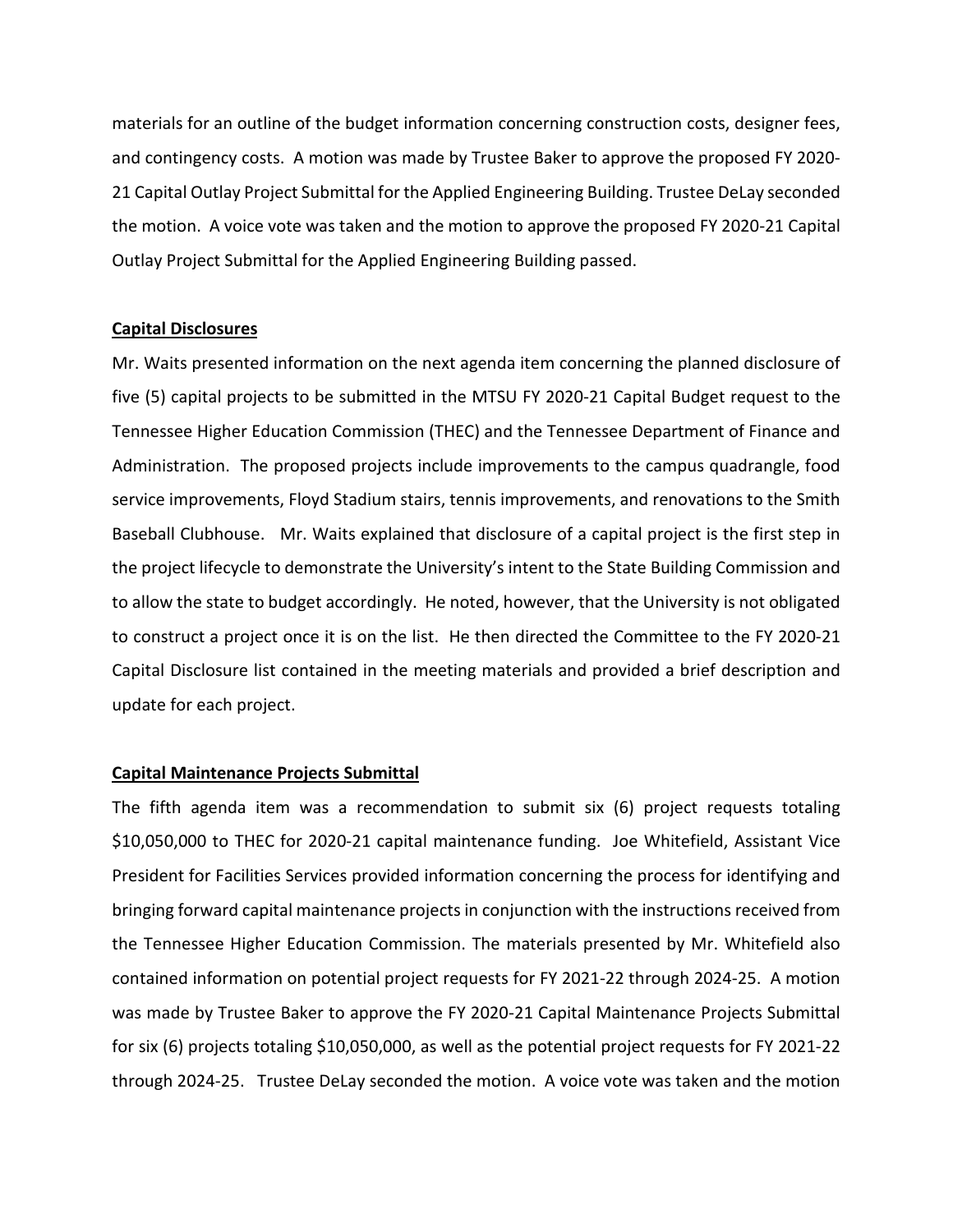to approve the FY 2020-21 Capital Maintenance Projects Submittal for six (6) projects totaling \$10,050,000, and the potential project requests for FY 2021-22 through 2024-25, passed.

#### **Tuition, Fees and Housing Rates**

The sixth agenda item concerned a recommendation for approval of 2019-20 tuition, fees and housing rates. Mr. Thomas noted that this is the first year under the new Tuition Transparency and Accountability Act, T.C.A. §§ 49-7-1601, et. seq., that was passed during the 2018 legislative session, which requires a fifteen (15) day public comment period on any tuition and mandatory fee increases for undergraduates. He stated that those comments would be provided to the full Board at the June 18th quarterly meeting. Mr. Thomas then provided detailed discussion on how the recommended tuition increase was determined for both in-state and out-of-state students. He explained that with the University's total expense increase of \$7.4 million and state appropriations of approximately \$3.8 million, a 2.36% increase for in-state and out-of-state tuition would be needed to fund the \$3.6 million shortfall. Mr. Thomas directed the Committee to the 2018-19 tuition and fee peer comparison information contained in the meeting materials and indicated that MTSU ranks in the middle of the THEC peer institutions. He informed the Committee that the University is handling more students with the same budget, but that burden would not be put on the backs of the students. The discussion then turned to the requested 3% increase for graduate tuition. Mr. Thomas indicated that even with a 3% increase, MTSU would still rank third lowest in graduate tuition rate among the other LGIs. Trustee Johnston asked if the THEC recommendation for tuition increases applied only to undergraduate tuition. Mr. Thomas affirmed that the recommendation is for undergraduate tuition only and that any increase in graduate tuition falls under the purview of the Board. Mr. Thomas then stated that a decrease in the Corporate Rate to equal the in-state rate was also being recommended for approval. He explained that the intent of the rate decrease is to attract additional corporate partnership opportunities for the University with companies outside of Tennessee. This would involve entering into partnership agreements with these companies to promote MTSU as the higher education provider for their employees. In exchange, their employees would be allowed to enroll in a degree completion program created specifically for them at a lower Corporate Rate,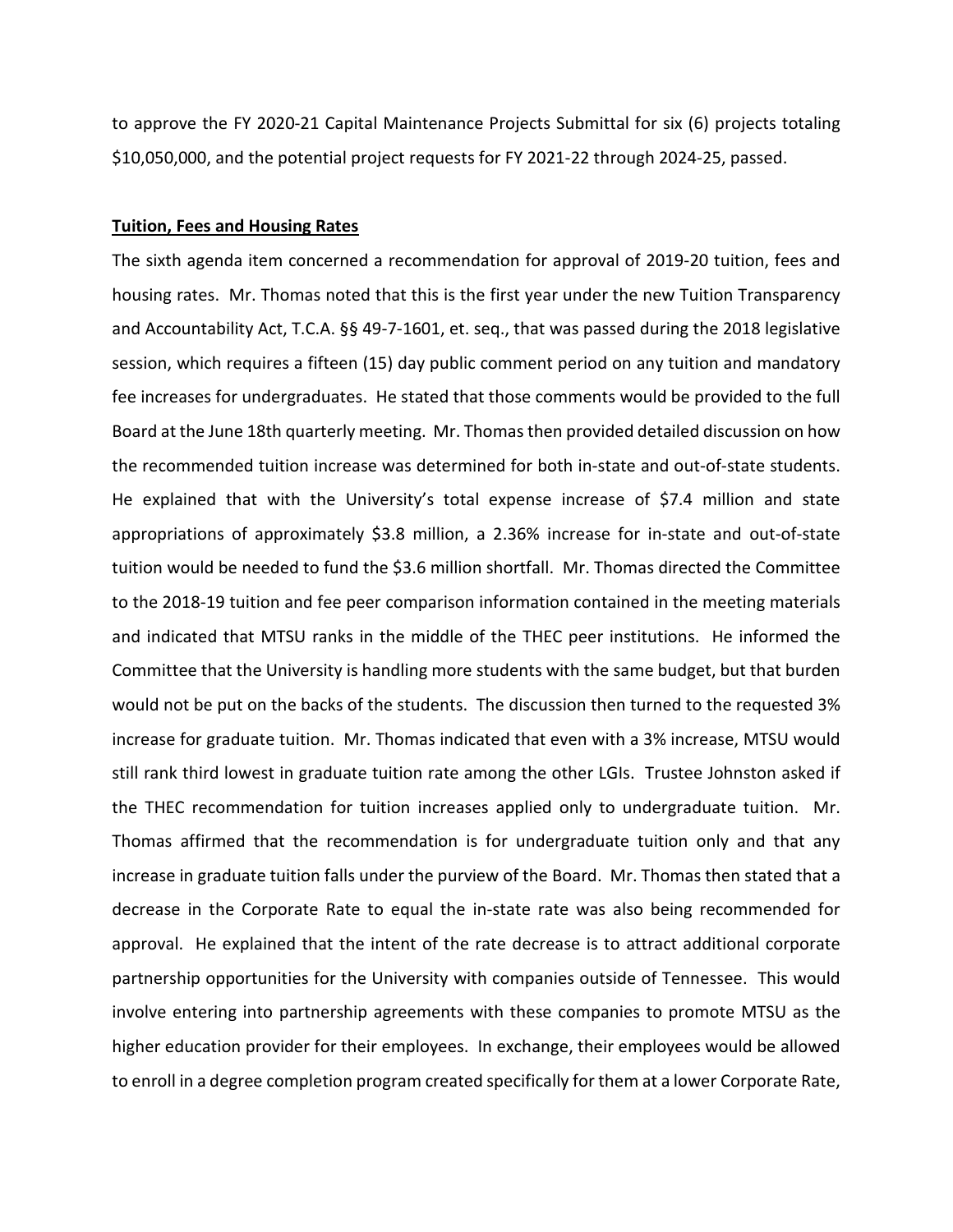equal to the in-state tuition rate. Board Chair Smith asked how many partnerships the University currently has. Mr. Thomas replied that we have two but are hoping to broaden that area by offering a more competitive rate to potential partners. Next, Mr. Thomas provided the Committee with a brief summary of the mandatory and non-mandatory fee increase requests. He then provided information concerning proposed increases for 2019-20 housing rates. He explained that a 2% increase for apartments and a 2.5 % increase for residence halls is necessary to cover the increasing cost of salaries, benefits, utilities, plant, and maintenance costs. The final item presented was a summary of the total impact of the combined increases in undergraduate tuition plus mandatory fees based on a 15-hour enrollment in fall and spring equal to 2.37 %. Mr. Thomas stated that the recommended increase is within the zero to 2.5% binding range set by THEC at their May 2019 meeting. A motion was made by Trustee Freeman to approve the combined in-state and mandatory fees increase of 2.37% Trustee DeLay seconded the motion. A voice vote was taken and the motion to approve the combined in-state and mandatory fees increase of 2.37% passed.

#### **Operating Budgets**

The next agenda item was a recommendation for approval of the 2018-19 Estimated Budget and the July 2019-20 Proposed Operating Budget. Mr. Thomas explained that the Estimated Budget is the final budget for the fiscal year and reflects adjustments for spring enrollment, additional funding from state appropriations, and other miscellaneous adjustments. The July Budget is the base budget for the upcoming fiscal year. He noted that it includes 1.5% of the recommended 2.37% tuition and mandatory fee increase with the remaining amount to be included in the October Budget. A 2% salary pool was also included even though the Governor's Budget did not allocate separate funding for salary increases. He then directed the Committee to a list of ongoing bond projects and provided information on the process for including bridge funding in the budget based on gifts and pledges for the repayment of bond funding. A motion was made by Trustee Delay to approve the 2018-19 Estimated Budget and the July 2019-20 Proposed Operating Budget. Trustee Johnston seconded the motion. A voice vote was taken and the